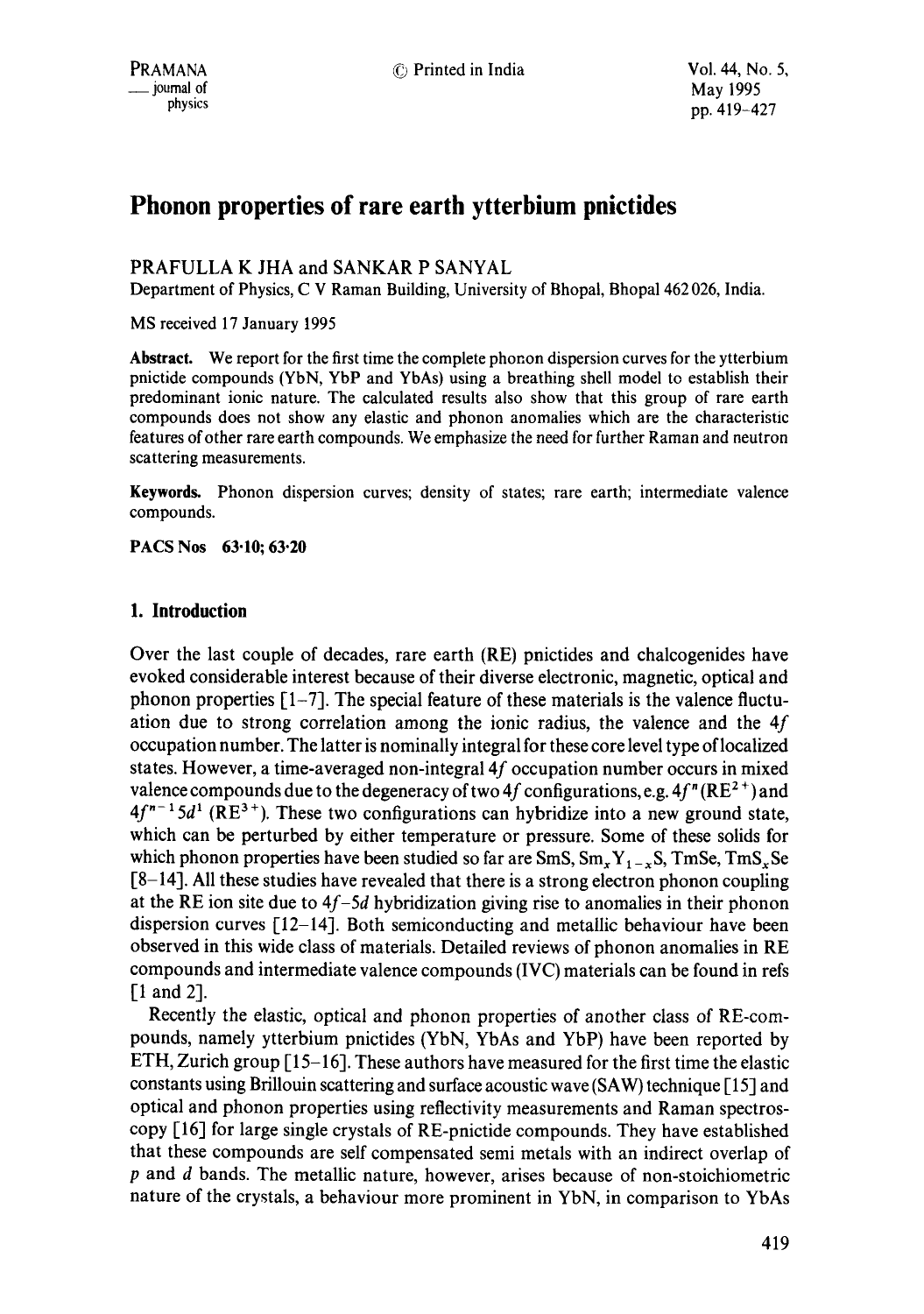and YbP. These authors [15,16] have also emphasized that this group of REcompounds are weakly intermediate valent (or moderate Kondo systems) with semi metallic nature.

While many more investigations are to be carried out to establish the physical properties of the Yb-pnictides, in the present paper we focus on the elastic and phonon properties of these compounds only. An inspection of the measured elastic constants [15] reveals that none of these materials show anomalies in their elastic properties, as are observed in  $\text{Sm}_{x}Y_{1-x}S$  [14], YS [17], TmSe [13, 14] and some of the uranium pnictides and chalcogenides [18, 19]. Here, by elastic anomalies, we primarily refer to the negative magnitudes of Poisson ratio and  $C_{12}$ , which are the clear indications of valency fluctuation [2, 19, 20]. On the contrary, the elastic properties are quite similar to those of RE Europium chalcogenides (EuX,  $X = O$ , S, Se, Te) which do not exhibit valency fluctuation [21, 22].

On the other hand not much can be concluded about metallic and semimetallic nature from the Raman measurements [16] on the optical and phonon properties of these materials. However complete measurements on the phonon dispersion curves by the neutron scattering experiments can lead to some significant results. Thus, it is the juncture to calculate the complete phonon dispersion curves of these compounds with the help of the measured informations provided in refs [15, 16] and using suitable theoretical model in order to establish further the physical properties of this group of compounds. We briefly outline the theory in  $\S$  2 and present our calculated results in § 3.

#### **2. The theoretical model**

In the absence of any measured data on the phonon dispersion curves, except the  $\omega_{TO}(\Gamma)$ , it is difficult to choose a suitable model to predict them. In selecting the present lattice dynamical model (e.g. breathing shell model), we find the following arguments in our favour: (i) the authors in refs [15, 16] have mentioned that the Yb-pnictides are semi-metallic in nature, and therefore a LO-TO splitting is expected. In this respect we expect there will be no anomalous phonon features in PDC, and the PDC will be somewhat similar to those of SmS, rather than  $\text{TmSe}$  [12-14]. (ii) The measured elastic constants [15] for Yb-pnictides do not exhibit anomalous behaviour, except that  $C_{12}$ -C<sub>44</sub> in YbN is negative while it is positive in YbP and YbAs. Therefore pronounced metallic nature, as is observed in U-pnictides and U-chalcogenides [18, 19] is expected to be absent. In view of the above discussion, we have chosen the breathing shell model (BSM) which has been found extremely successful in explaining the phonon anomalies in a wide class of rare earth (RE) compounds [23, 24]. The general theory of BSM considers the breathing motion of the electron shells with respect to the core of the RE-ion in the equations of motion [25].

In the adiabatic approximation equations of motion corresponding to BSM are given by

$$
\omega^2 MU = (R + ZCZ)U + (R + ZCY)W + QW
$$
  
\n
$$
O = (R^+ + YCZ)U + (R + G + YCY)W + QU
$$
  
\n
$$
O = Q^+(U + W) + HV
$$
 (1)

where C and R are the coulomb and repulsive interaction matrices. The breathing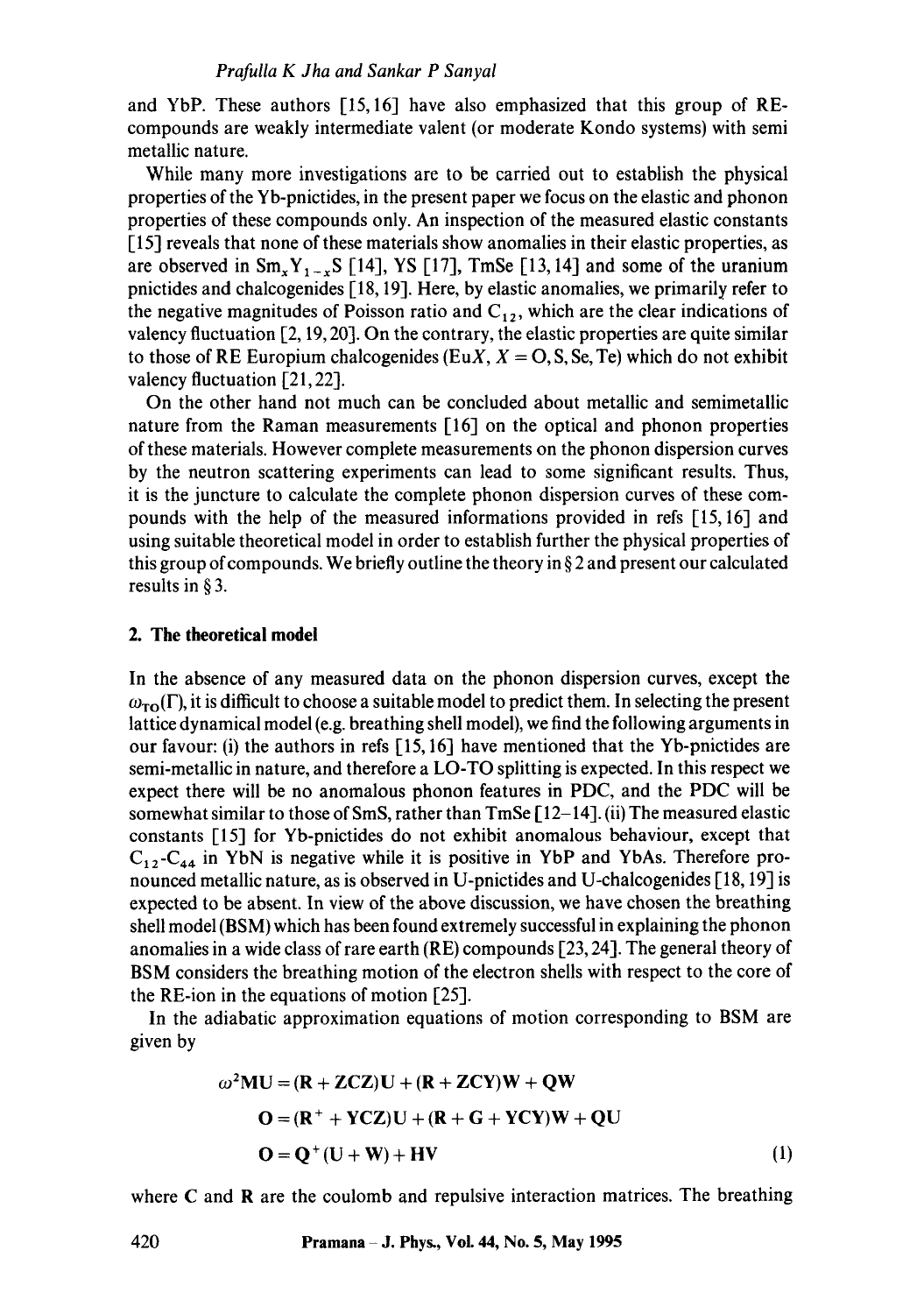matrices Q, H and V are defined as

$$
Q = \begin{vmatrix} O & G \\ G & O \end{vmatrix}, H = \begin{vmatrix} H(11) & H(12) \\ H(21) & H(22) \end{vmatrix}, V = \begin{vmatrix} V_1 \\ V_2 \end{vmatrix}
$$
 (2)

where G and H are the dynamical matrices corresponding to "shell-breathing" and "breathing-breathing" force constants and  $V$  is 2-vector breathing amplitude matrix, G is a 3-vector breathing matrix, Q is a  $(6 \times 2)$  matrix. The explict expressions for these force constants are reported elsewhere [26].

The method of determination of the parameters involved in the force constants matrices is quite straight forward. These parameters are related to the bulk properties such as elastic and dielectric constants. In table 1 we present the input constants and in table 2 the derived model parameters for Yb-pnictide compounds.

## **3. Results and discussion**

In deriving the model parameters we have considered only five short-range force constants and four shell model parameters. Due to lack of sufficient macroscopic

**Table** 1. Input constants for ytterbium pnictides. Elastic constants are in  $10^{12}$  dyn/cm<sup>2</sup>, frequency in THz,  $r_a$  in  $\AA$ ,  $\alpha_1$  and  $\alpha_2$  in  $\AA$ <sup>+3</sup> [15, 16].

| Properties                     | YbN       | YbP        | YbAs       |
|--------------------------------|-----------|------------|------------|
| $r_o$                          | 2.3905    | 2.7688     | $2 - 8488$ |
| $\overline{C}_{11}$            | 3.8500    | 2.7000     | 2.5000     |
| $C_{12}$                       | 1.0800    | 1.5000     | 1.4700     |
| $C_{44}$                       | 1.2900    | 0.6200     | 0.4700     |
| $\omega_{\text{TO}}$           | 8.2290    | 6.2800     | 5.3100     |
| $\alpha_{1}$                   | 0.6000    | 0.6100     | 0.7300     |
| $\alpha_{2}$                   | $-0.2343$ | 0.7769     | 1.3689     |
| $\epsilon_0/\epsilon_{\infty}$ | 12.6500   | $11 - 487$ | 7.515      |

Table 2. Output parameters for Yb-pnictides. All are in units of  $e^2/2V$ , except Y which is in e and Z (dimension-less).

| Parameters     | YbN          | YbP        | YbAs       |
|----------------|--------------|------------|------------|
| $A_{12}$       | 53.21782     | 68.18918   | 76.65823   |
| $B_{12}$       | $-11.03196$  | $-9.06572$ | $-4.81384$ |
| $A_{11}$       | $-1.9070$    | 0.04817    | 2.28000    |
| $B_{11}$       | 1.9945       | $-2.27000$ | $-6.41569$ |
| $A_{22}$       | 0.23844      | $-5.71000$ | $-9.15237$ |
| $Y_1 = Y_2$    | 6.44         | 7.01       | 5.70692    |
| $G_1$          | 2424.86      | 3276.89    | 2058.85    |
| G <sub>2</sub> | $-4657.9243$ | 2572.71    | 1097.899   |
| $\mathbf{z}$   | $2-60$       | 2.70       | 2.8        |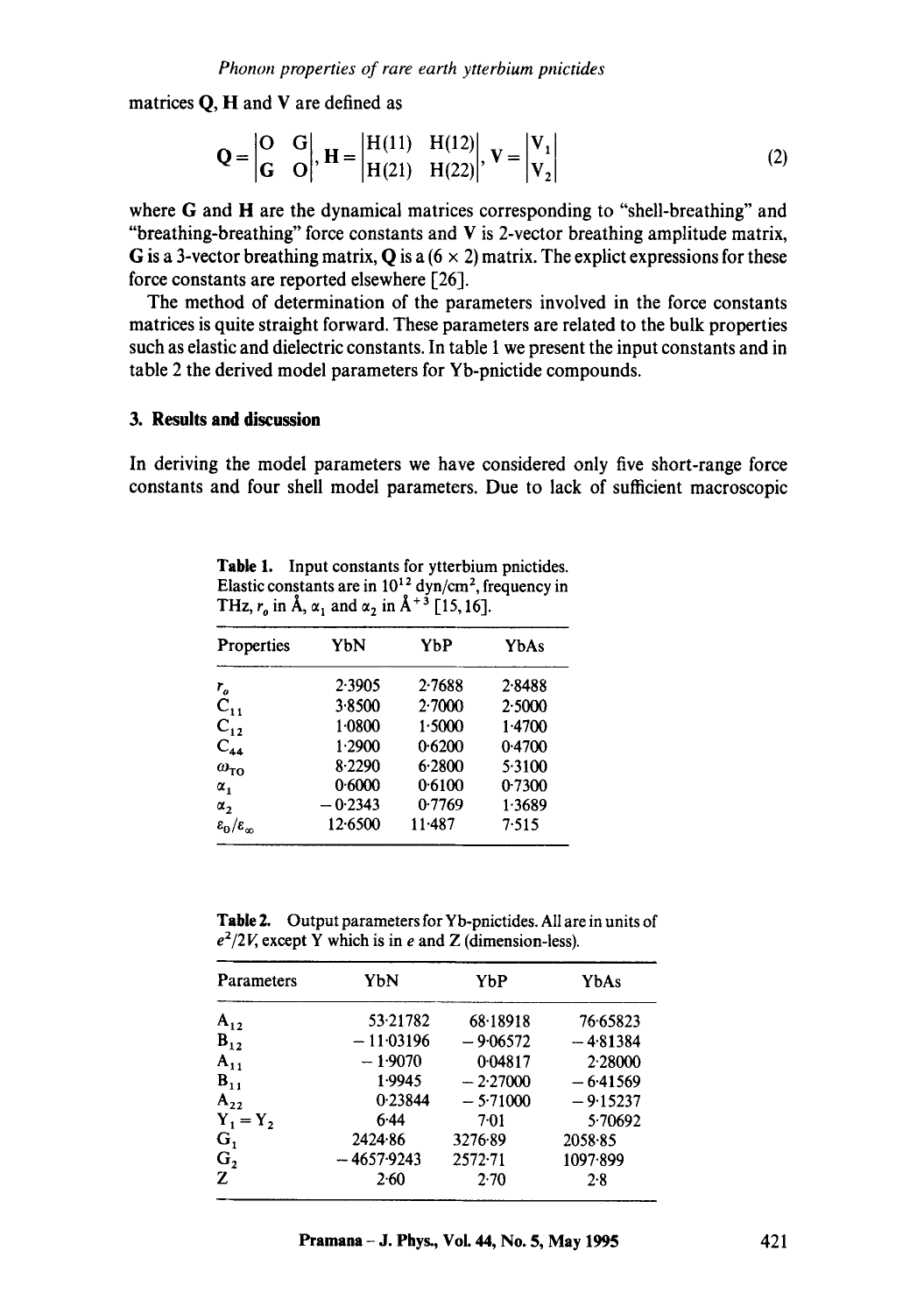

**Figure** 1. Phonon dispersion curves for YbN using BSM.

properties the shell charges for Yb and pnictide elements are considered to be equal. The calculated phonon dispersion curves (PDC) are plotted in figures 1-3.

In YbN, due to small mass of nitrogen atom, we obtain very large values of longitudinal optical (LO) frequencies. The acoustic branches however remain comparatively small in magnitude and show a smooth variation along all the directions of the Brillouin zone (BZ). Since the present model assumes the Yb-pnictides to behave like ionic crystals, as in Eu-chalcogenides [21, 22], we obtain a large splitting between LO and TO modes. This shows that the ionicity in this compound is large thereby indicating a strong Coulomb interactions. This behaviour is also observed in other two compounds of this series, a characteristic not observed in the PDC of TmSe, SmYS and some other rare earth intermediate valence compounds  $(REIVC)$ <sup> $[12-14, 24]$ </sup>. This is mainly bacause of the fact that the later class of REIVC shows anomalous behaviour in their elastic constants. The ratio of elastic constants  $C_{11}$  to  $C_{12}$  in REIVC is much larger than that of the Yb-pnictides. In addition this large LO-TO splitting obtained from the present calculations of the PDC of Yb-pnictides could be understood from the electronic density of states and dielectric response measurement, which are, unfortunately not available at present.

A systematic trend of variation of LA phonon in all the three compounds is observed. As the polarizability of pnictide ion increases a hump near the X-point in  $\Delta$  direction from YbN to YbAs of BZ gradually appears. This hump is maximum in YbAs. It is revealed from figures 1 to 3 that the crossover between TO and LA branches at L-point of the BZ increases from YbP to YbAs due to increase in mass and polarizability of the pnictide ions.

In figure 4, we have plotted two effective radial force constants calculated from the present model as a function of the lattice parameter. The dominance of the Yb-X force constant in all the Yb-pnictides has been observed. In addition, the small (or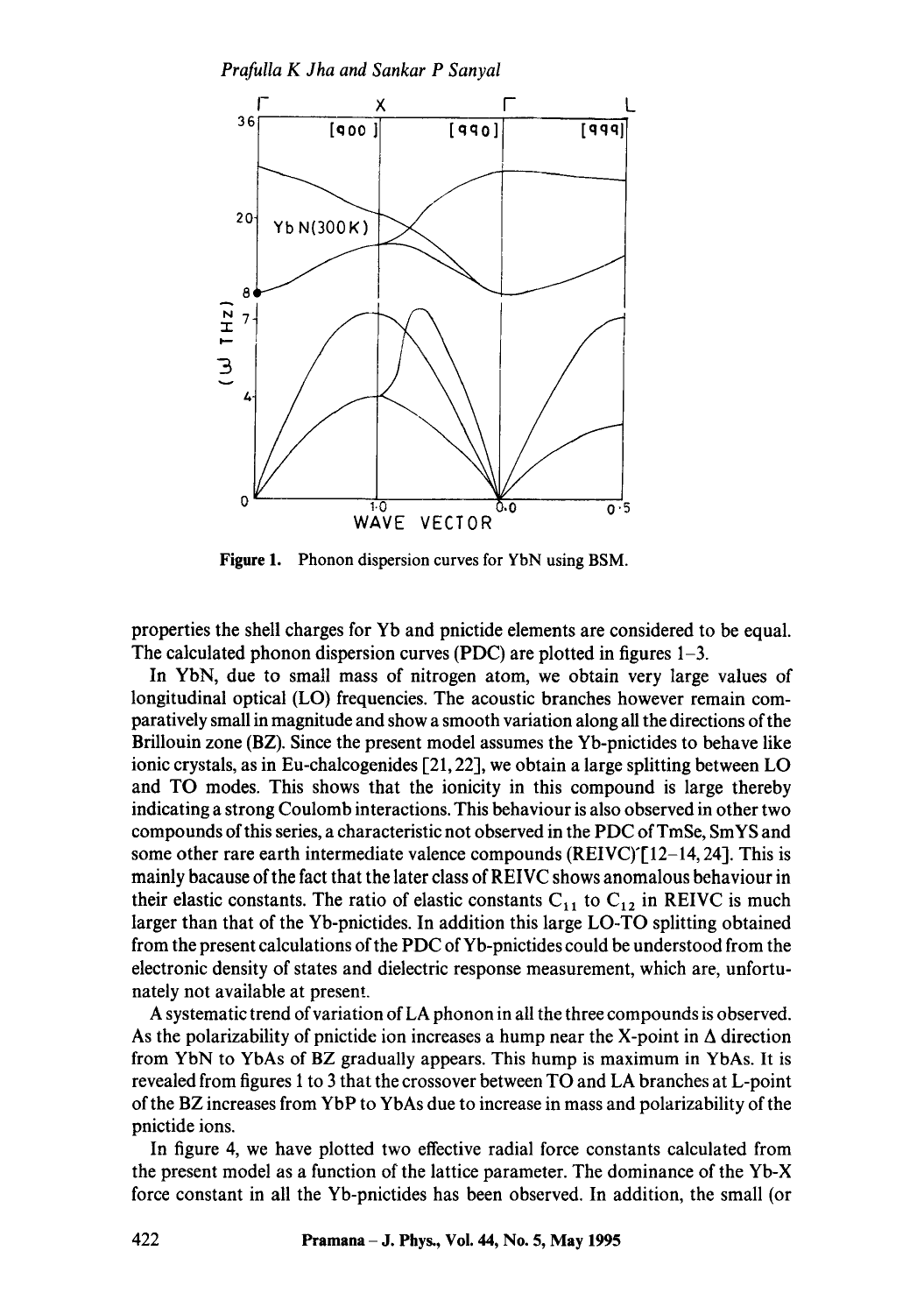

Figure 2. Same as in figure 1 for YbP.



Figure 3. Same as in figure 1 for YbAs.

negative) magnitude of the Yb-Yb force constant shows that the large size of the second neighbour force constants are not significant due to large size of the pnicitide ions. The small magnitudes of Yb-N or Yb-Yb force constants, as compared to those of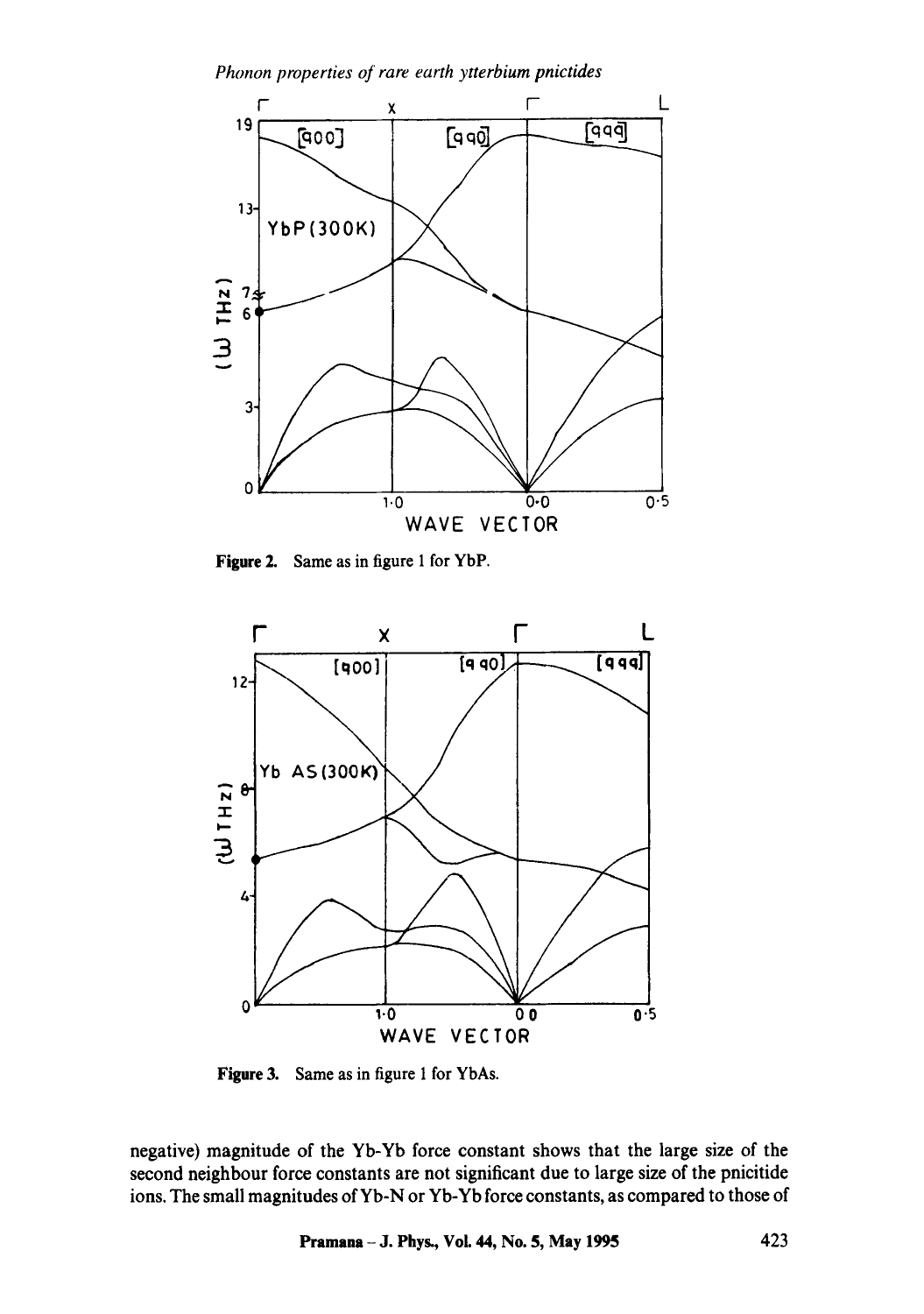

**Figure 4. The Yb-X and Yb-Yb radial force constants as a function of lattice parameter. Solid and dashed curves are for Yb-X and Yb-Yb respectively.** 

**other two members of this family reveal that the valence electrons might have some influence on the force constants of YbN.** 

**The phonon density of states is an important dynamical property as its computation needs phonon frequencies in entire Brillouin zone. The one phonon density of states for three ytterbium pnictides have been obtained from BSM and are plotted in figures 5-7. In YbN, the density of states is very small (or nearly zero) in the range of 8 to 10 THz which is in accordance with the PDC. We observe the peaks distributed mainly around three frequency ranges. The distributed peaks between 2 and 7 THz are due to TA(X), LA(X), LA(L) and TA(L) modes. Two peaks with large intensity around 14THz are also obtained which may be assigned to TO(L) and TO(X) phonons. The peaks between 20 and 26 THz are mainly contributed by the LO phonons at X and L points. The one phonon density of states for YbP and YbAs is plotted in figures 6 and 7 respectively which reveal more or less similar features as observed in YbN. The peaks observed at smaller frequency region are due to TA(X), LA(X) and TA(L), while those in the higher frequency region of the spectrum are due to optical phonons. Since no measurement of Raman and IR spectra has been reported so far, these peaks could not**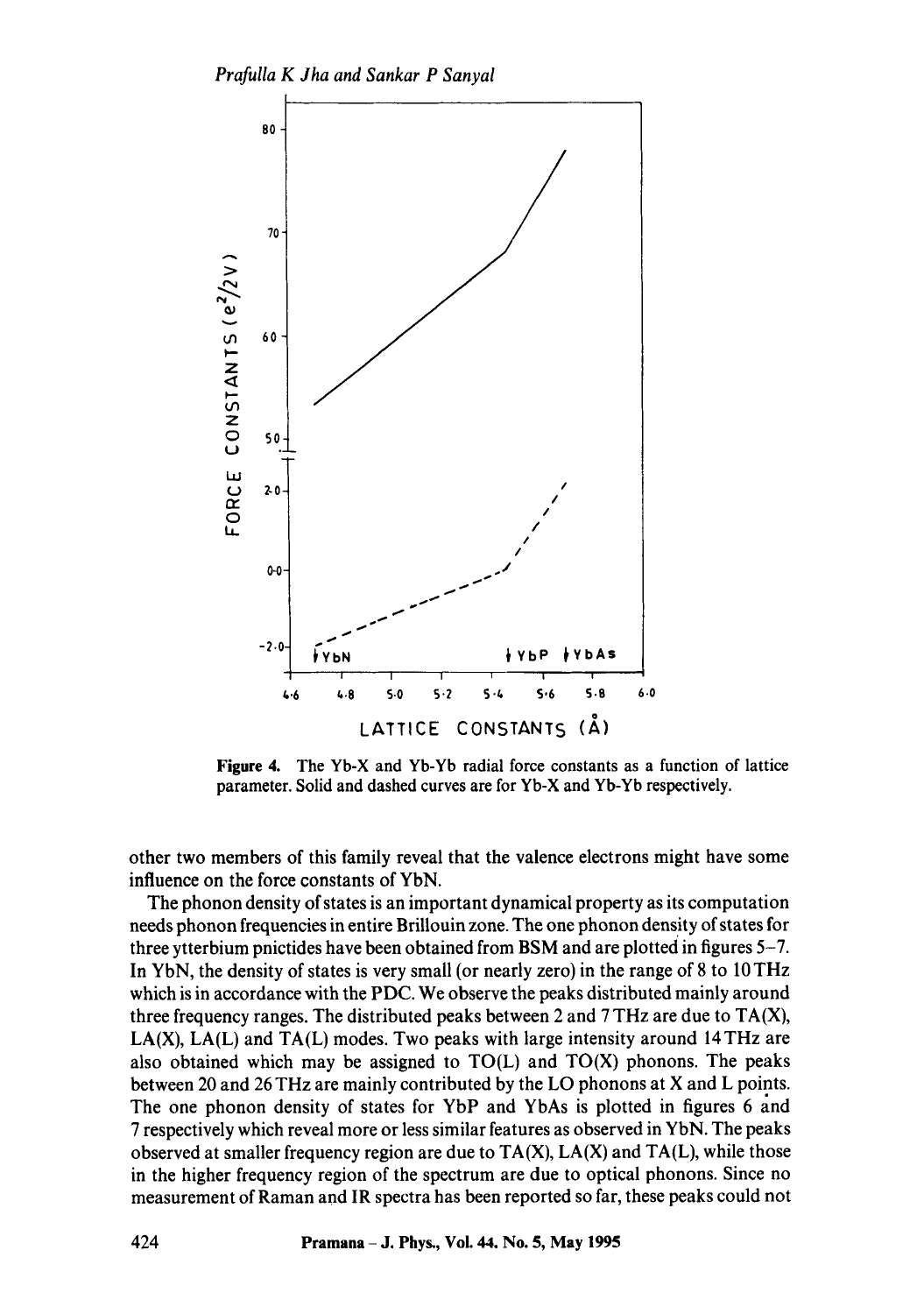*Phonon properties of rare earth ytterbium pnictides* 



Figure 5. One phonon density of states for YbN.



**Figure 6.**  Same as in figure 5 for YbP.

be compared with experiment at present in detail. It is expected that these will be useful when such measurements are carried out.

Finally, we have reported for the first time the complete phonon dispersion curves and one phonon density of states for Yb-pnictides by using the breathing shell model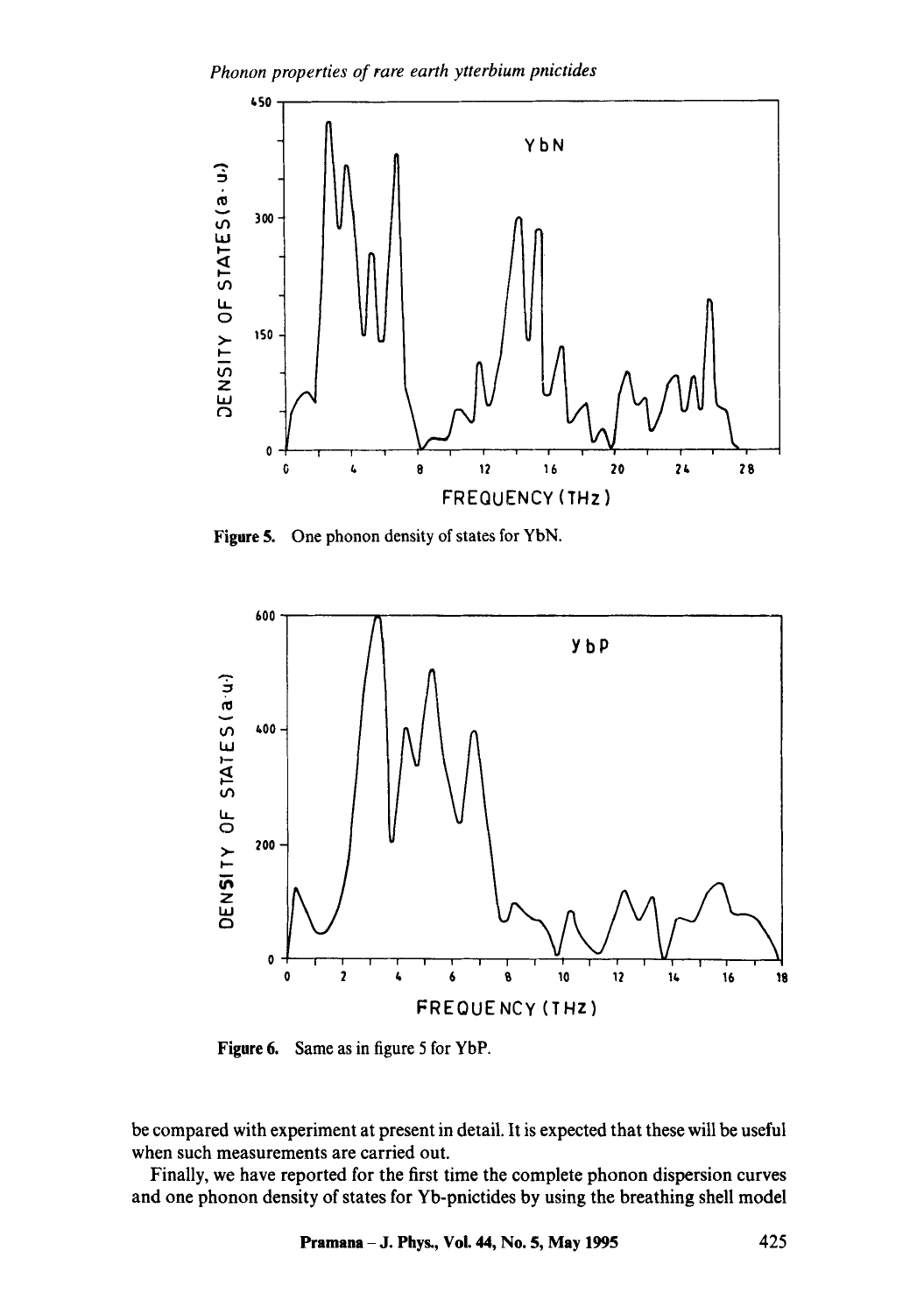

**Figure** 7. Same as in figure 5 for YbAs.

which incorporates the breathing motion of electron shell. Due to non-availability of sufficient experimental measurements, we could not compare our investigated results on PDC and phonon density of states with observed data. The PDC of Yb-pnictides reveal, in principle, the ionic nature of these rare earth pnictides similar to Euchalcogenides [21,22]. We emphasize the necessity of further Raman and neutron scattering measurements in these compounds.

#### **Acknowledgements**

The authors are extremely grateful to Prof. P Wachter, ETH, Zurich for providing the experimental data on elastic properties and Raman measurements. One of them (PKJ) acknowledges the financial support from CSIR, in the form of research associateship. The work of the project was carried out using financial help from DST and DAE.

### **References**

- [1] C M Verma, *Rev. Mod. Phys.* 48, 219 (1986)
- [2] R D Parks (ed.) *Valence instabilities and related narrow band phenomena* (Plenum, New York, 1977)
- I'3] J H Jefferson and K W H Stevens, *J. Phys.* Ell, 3919 (1978)
- 1'4] J M Robinson, *Rep. Phys.* 51, 1 (1979)
- [5] E Bucher, K Andres, F J Disalve, J P Miata, A C Gossard, A S Cooper and G W Hull Jr, *Phys. Rev.* BII, 500 (1975)
- I-6"1 L M Falieove, W Hanke and M P Maple, *Valence fluctuations in solids* (North Holland, Amsterdam, 1981)
- 1-7"1 J A Applebaum and D R Hamann, in *Physics of transition metals,* edited by M J Lee, J M Perz and E Fawcett, *AlP Conf. Proc.* 39 (1978)
- 1-8"1 A Jayaraman, V Narayanmurti, E Bucher and R G Mains, *Phys. Rev. Lett.* 24, 1430 (1970)